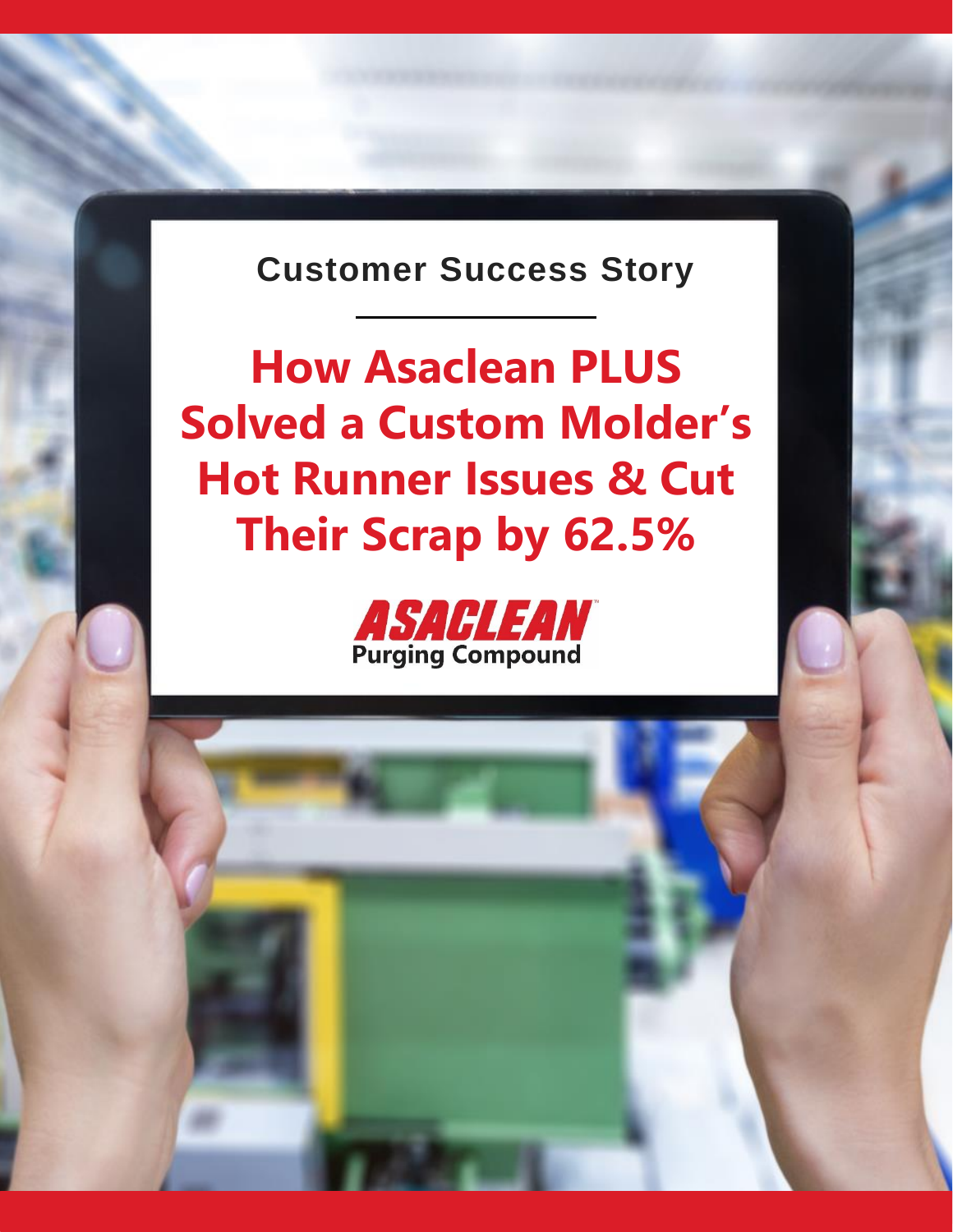### **Introduction**

A Southeastern Custom Molder focused on consumer goods has doubled its business in the past 5 years, but scrap issues on their multi-cavity hot runners were holding them back from continuing that growth. They tried purging compounds from 4 different companies but were unable to improve changeover time on their 20+ weekly color changes. In order to continue their growth, they needed to figure a way to make their hot runner color changes easier, and more efficient. Also, they wanted an easy-to-use product for their new hires.

# **Meet Our Customer: A Southeastern Custom Molder in Consumer Goods Needed to Improve Efficiency to Continue Their Growth Strategy**

This fast-growing custom molder in the southeast has been using a Purge Program for years to help improve process efficiency and reduce wasted money, manpower, resin, machine time, and scrap. They have a plant culture built on education and working with their vendors to make sure everyone understands how to get the most out of their equipment, resins, and MRO products.

With a focus on consumer goods and sports equipment, they take pride in helping people enjoy the outdoors and making the most out of their space. They run lean and have used their proactive approach to help them double the size of their business over the past five years. They currently run close to 4 million lbs of polypropylene every year and have upwards of twenty color changes every week. But growth comes with

#### **Key Takeaways**

- *Better Performance – after trialing 4 competitors' products to solve their hot runner issues, PLUS Grade was the first to make a significant impact in changeover time.*
	- *Changeover Time dropped from 30-40 minutes to less than 15 minutes*
	- *Production Scrap dropped from 5% to 1.87%*
- *Ease-of Use – Asaclean PLUS is a concentrate that blends with their production resin. You don't need to change materials, worry about matching MFR, or worry about processing temperatures.*
- *A Smaller Footprint– As this molder is growing, they are squeezing every square foot out of their location to meet processing demands. PLUS Grade comes in small, easy-tostore boxes that leave more room for the processors to do their jobs effectively.*

Growing pains; in order to continue their growth strategy, they needed to figure a way to make their hot runner color changes easier, and more efficient. Their Plant Manager, Ray, heard about Asaclean's new PLUS Grade, a powerful concentrate, that showed promising results in hot runner trials. **With PLUS Grade's help, Ray immediately reduced the production scrap-rate on his hot runner changeovers from 5% to 1.87%.**

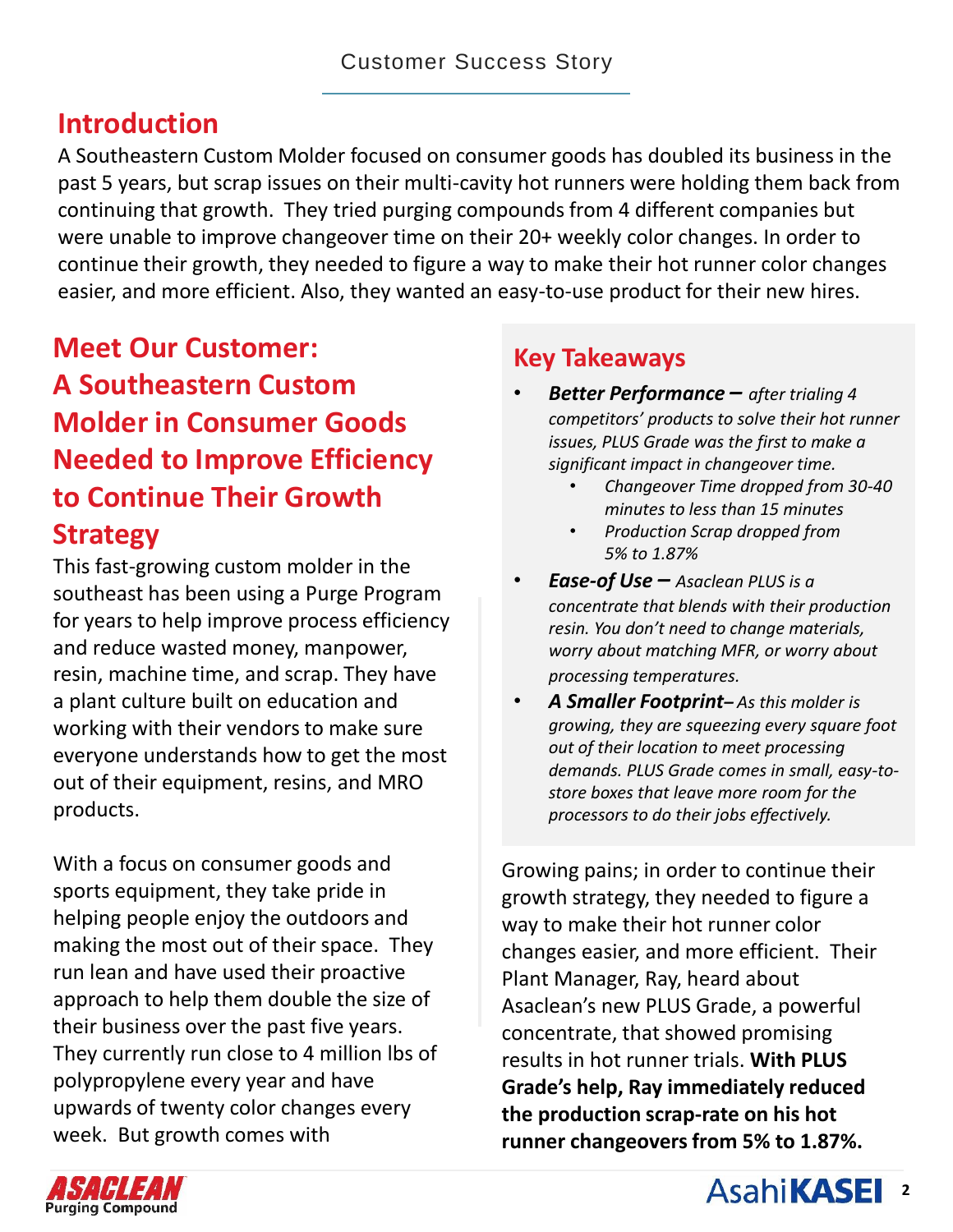

# **The Challenge: Reduce Scrap-Rate on Their Multi-Cavity Hot Runners for 20+ Weekly Color Changes**

This molding shop was seeing exponential growth, but despite using a Purge Program throughout their business, they had yet to find an answer for lengthy changeover times and scrap-rates on hot runner color changeovers. As Plant Manager Ray D. explains, "We run twenty-something different colors with pearls, tallow blue colors, I mean, nasty colors that are tough to move and get out of a barrel, and then you're pushing it all through a hot runner. That's our biggest pain point."

Additionally, Ray needed to find a product that was easy to use for his growing production team. "We needed something easy-to-use that didn't disrupt production. We're running polypro and stay at the same processing temps. On-the-fly color changes are crucial to keeping up with our customer demand." Ray's team had tried products from four major players in the purging industry but wasn't seeing the results they wanted. "We tried everything. I remember we had some mechanical

grades, 2 chemical grades that just popped and made noise, and a concentrate from a small vendor, but nothing made much of a difference. We really struggled with cleaning out the gates in our molds. What we were doing just wasn't going to help us get to the next level."

## **The Solution: Asaclean's PLUS Grade**

After exhausting his other options, Ray heard about a new Purging Concentrate called Asaclean PLUS Grade that was designed specifically for challenging applications including but not limited to multi-cavity hot runners, extrusion, & extrusion blow molding. Ray was already using another Grade of Asaclean for his plant's overall Preventative Purge Program, so he was eager to see how it performed.

**11** This stuff was pretty shocking to me because *shocking to me because, one, it was just so easy …and two, it cleans incredibly well.* **"**

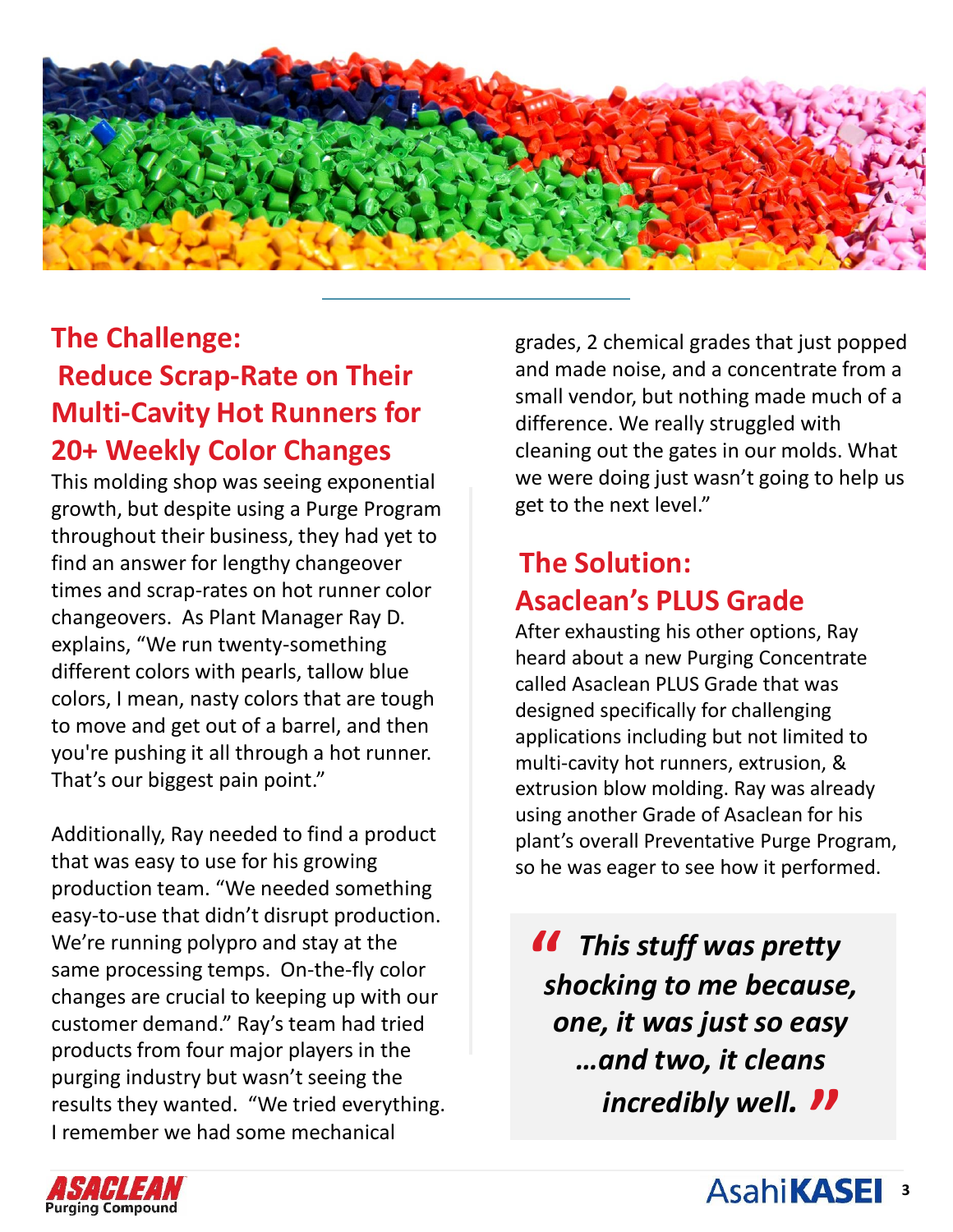#### Customer Success Story

"I told my rep that our biggest problem is our hot runners and that's where we need the most help. That's why I was excited when he told me about the PLUS Grade." He continued, "for some things like cleaning screws and barrels, most of the good purging compounds do the job. It's not hard. Cleaning molds, that's hard. I told my Asaclean rep, 'that would be our Holy Grail—a purge that solves hot runner color changeovers.'"

For Ray, this was a very time-sensitive issue, so he decided to immediately set up a trial to see how PLUS performed against his other options. Within 48 hours, his rep arrived on-site to help him get started. During the visit, Ray's Purging Expert explained how to get the most out of the concentrate grade, helped complete a full production trial, and trained Ray's full production team on best practices. The results speak for themselves.

### **The Results**

Within 2 weeks of implementing PLUS Grade for hot runner color changeovers, the scrap-rate was reduced from 5% to just 1.8%. Ray's team is running more good parts in less time . "Our color changes are all done in 15 minutes or less, so we don't have time wasted." Ray was very impressed with what he saw. "Compared to some of the other products, this cleans faster and a lot better." The other thing that's very nice is I don't have to mess with matching MFRs or Temps."



Above: Parts from an on-the-fly color change using Asaclean PLUS through our customer's multi-cavity hot runners.

"I've got my production material, and I can just use my material. I don't handle anything extra, I don't have to change a thing. This stuff was pretty shocking to me because, one, it was just so easy and we never had to do anything. It's just like putting our masterbatch in, click a button, throw some dosage in there, and go. And two, it cleans incredibly well. So, we just looked at each other like, 'that's pretty cool!'"



**4**

**AsahiKASEI**